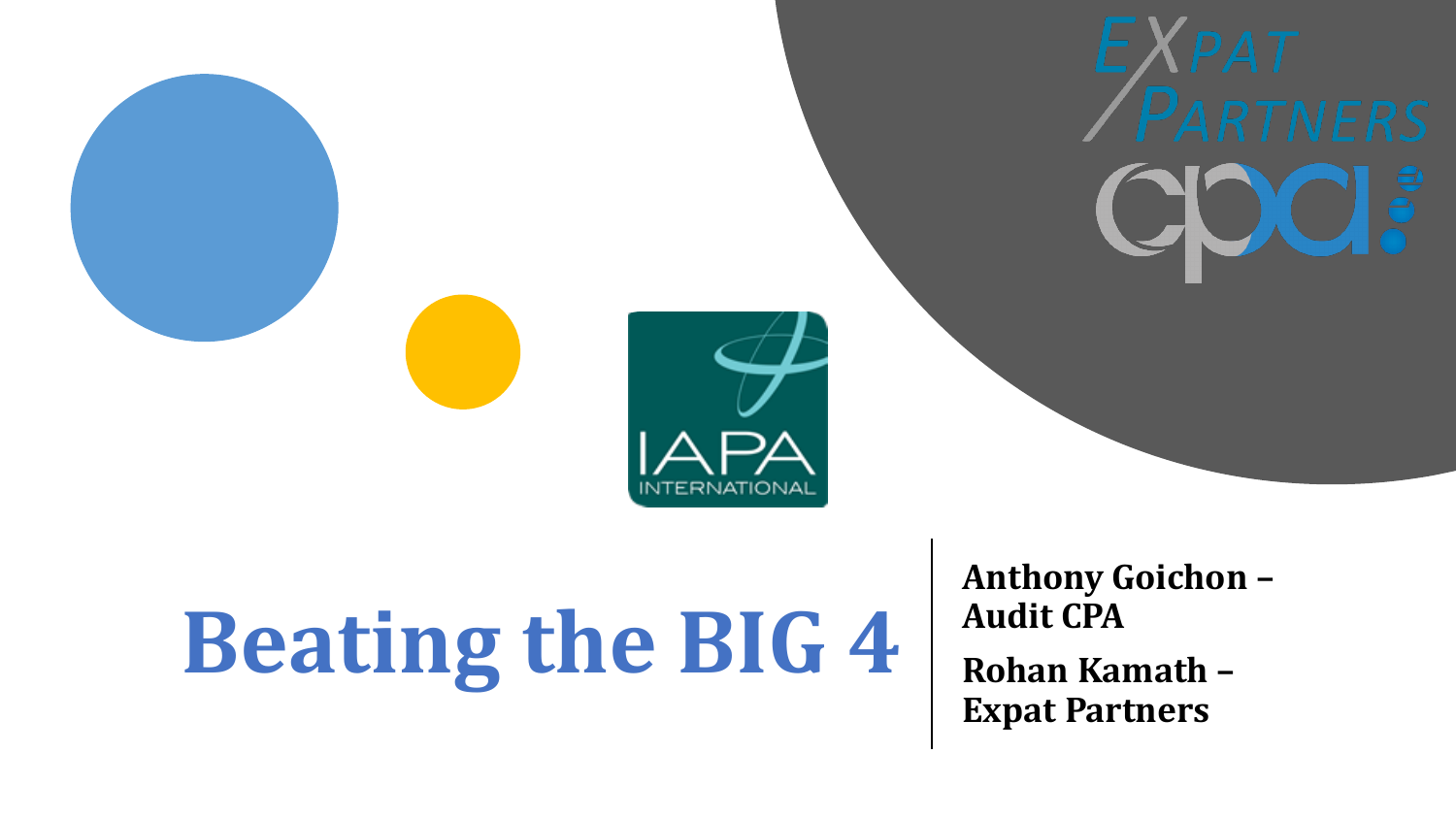



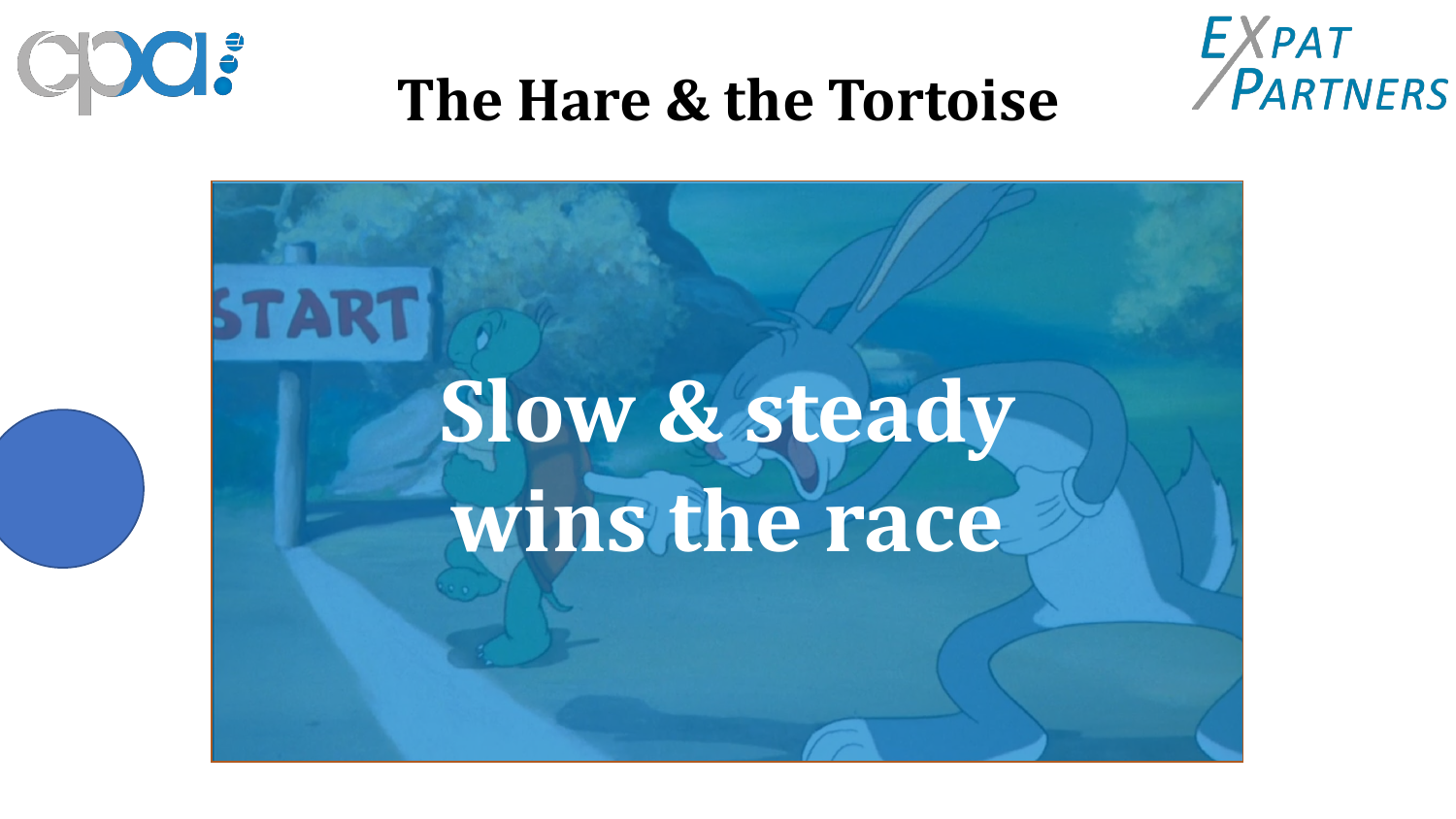





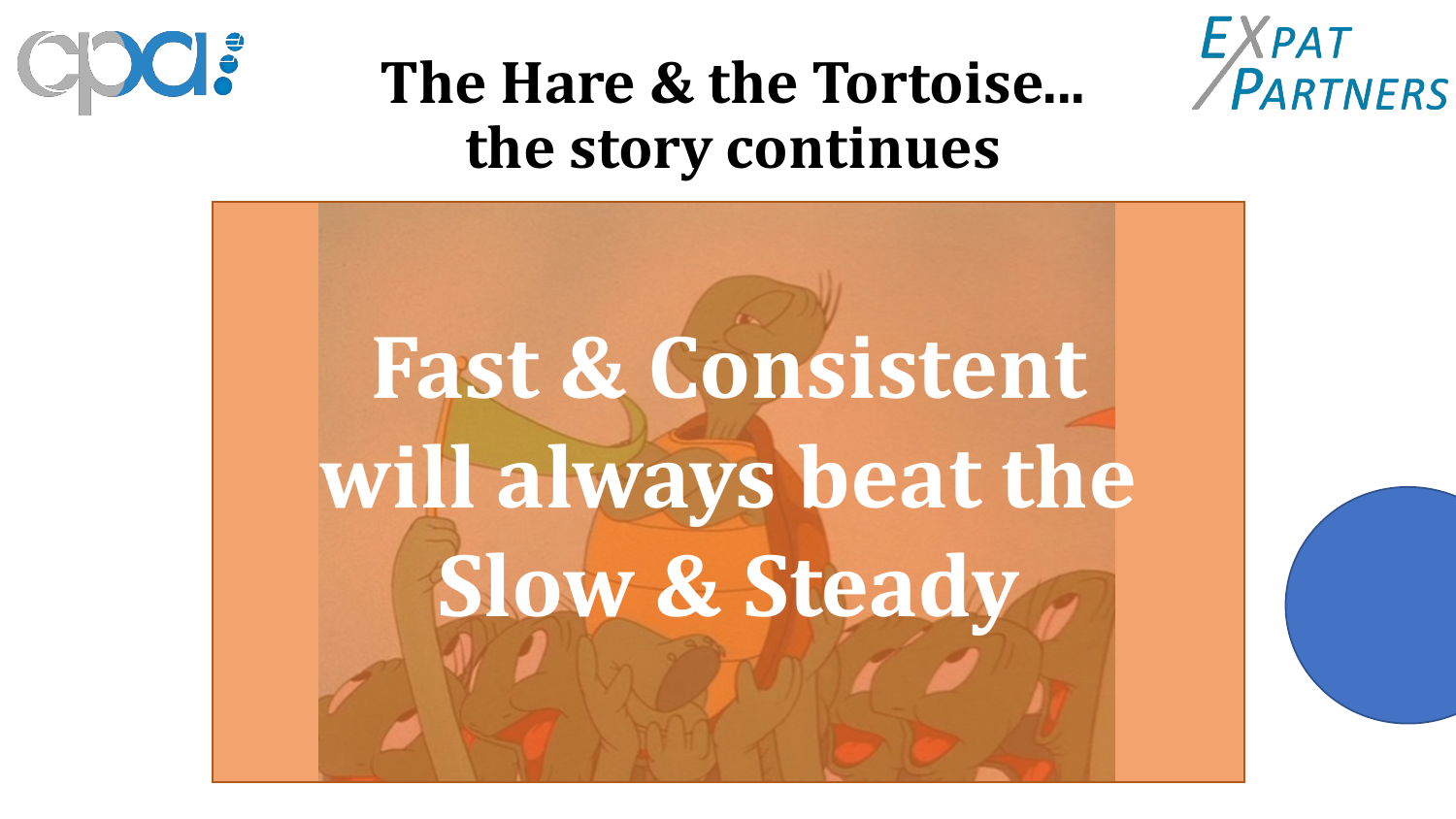



#### **The Hare & the Tortoise... the story doesn't end here**

**Identify your core competency and then Change the playing field to suit your core competency**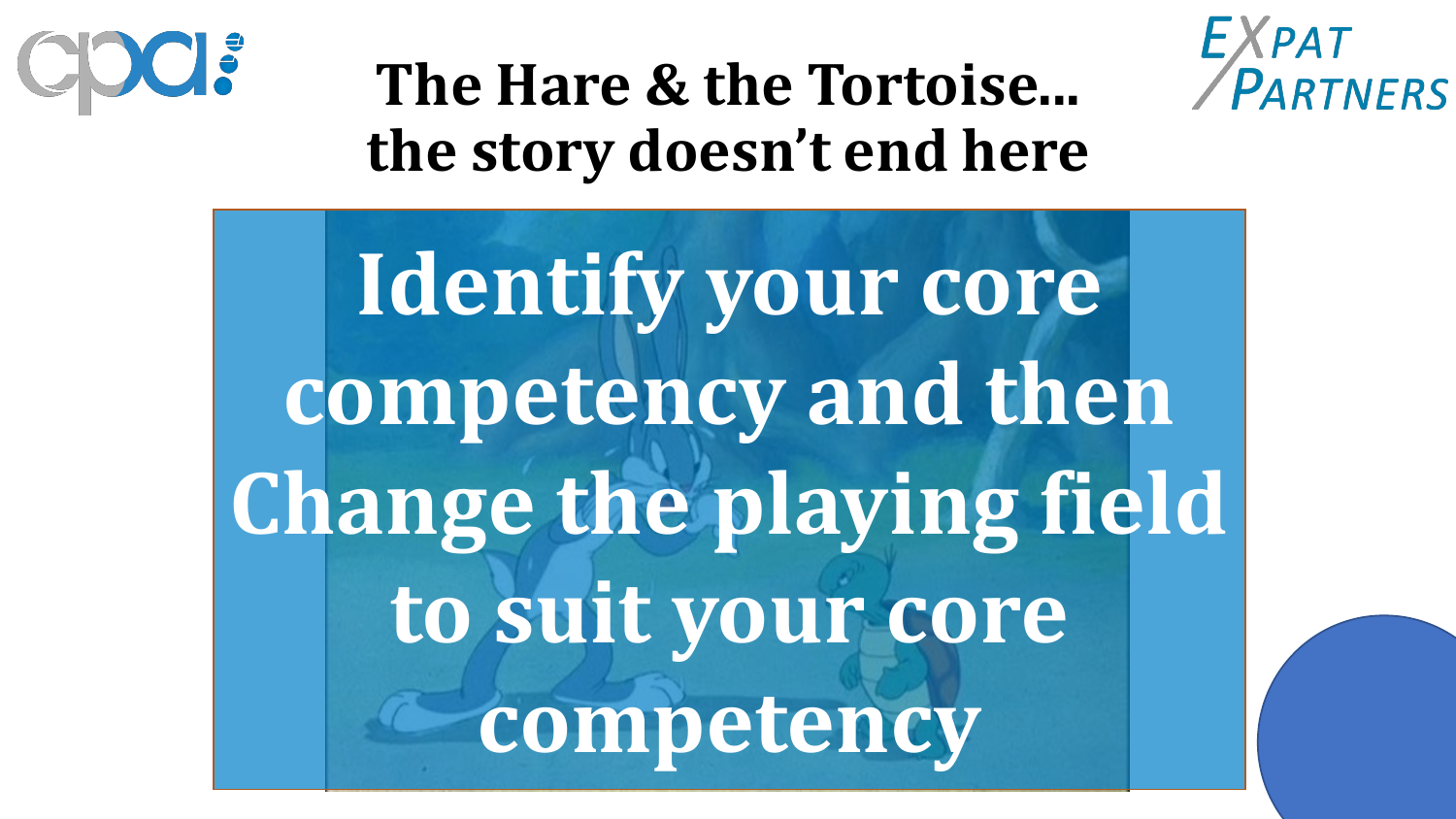

#### **The Hare & the Tortoise... the story hasn't ended**



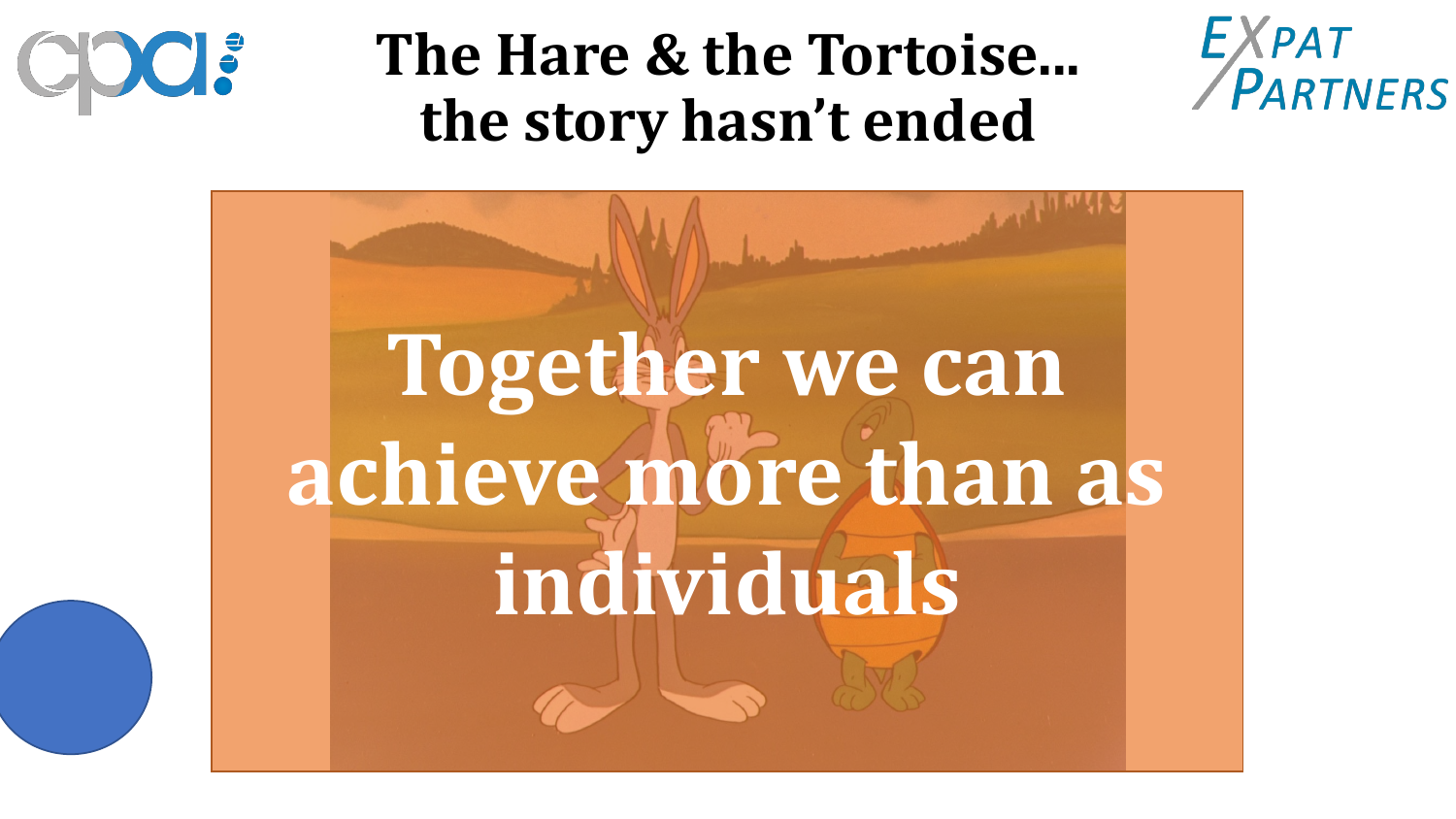



## What do our clients expect and want?

**Top 3 expectations from your clients**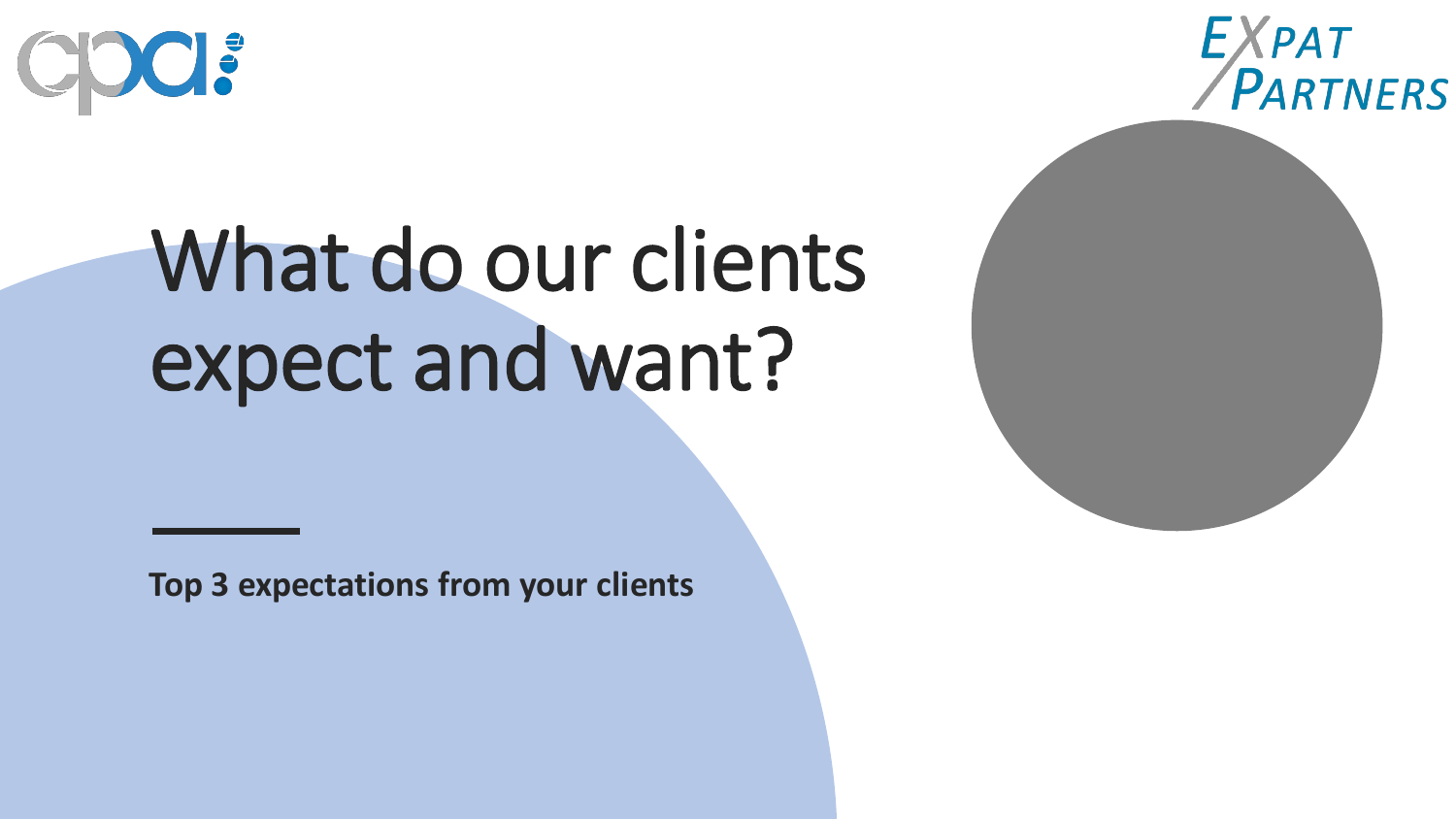

- High quality level of service recognized in the industry
- Cost effective services
- One stop shop
- Local In-Country specialization
- Advice on Compliance with local laws
- Consulting on Industry best practices
- Information and advice on entrance into New Markets
- Employment and Secondment services
- Global mobility not individual services



#### What do our clients expect and want?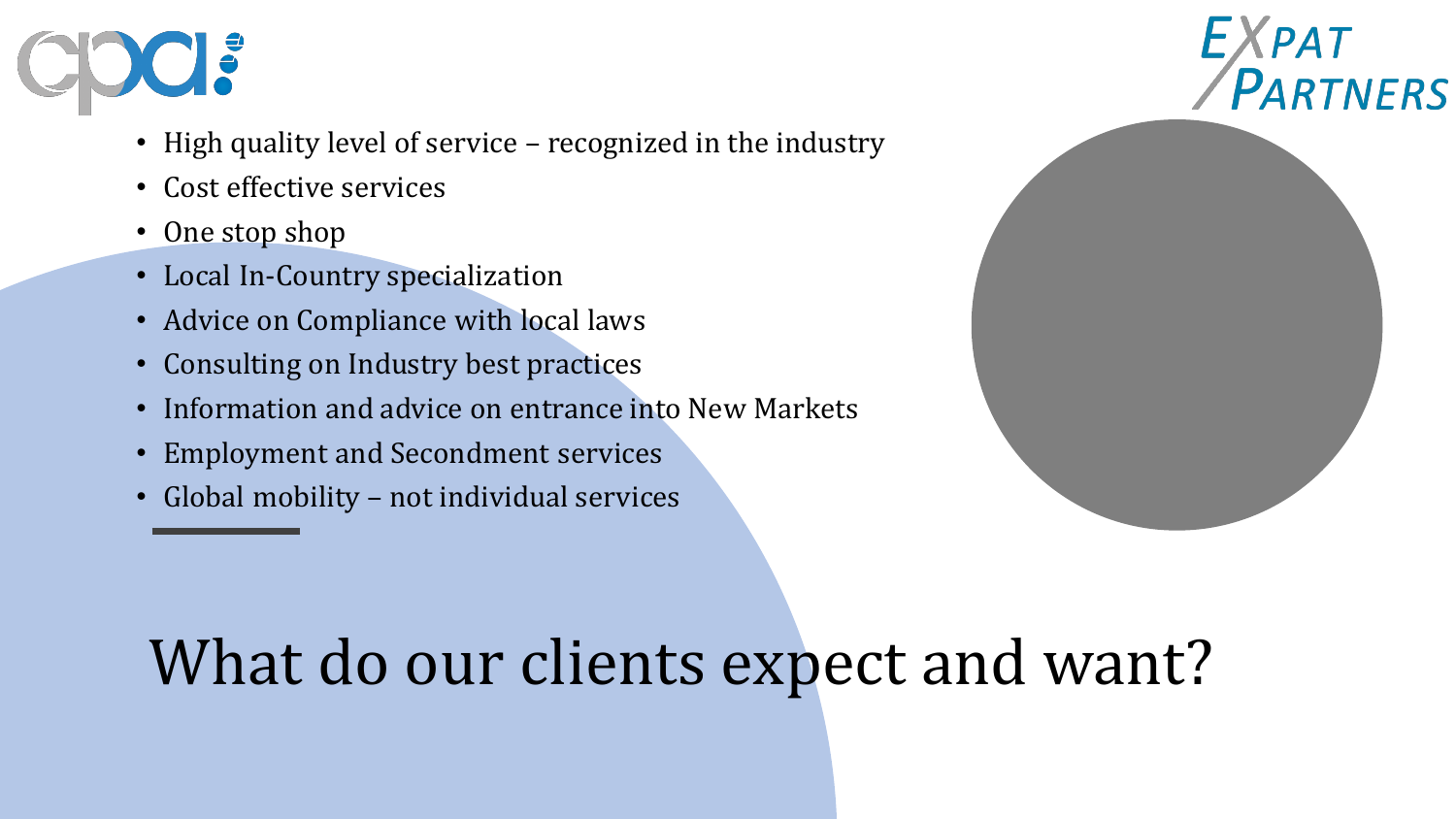

- One stop shop for
	- Corporate set-up
	- Taxation
	- Legal
	- Compliance
	- Consulting
	- Payroll
	- Immigration
- The value of a big name backing their services / a guarantee on the level of services

### What do the BIG 4 offer?

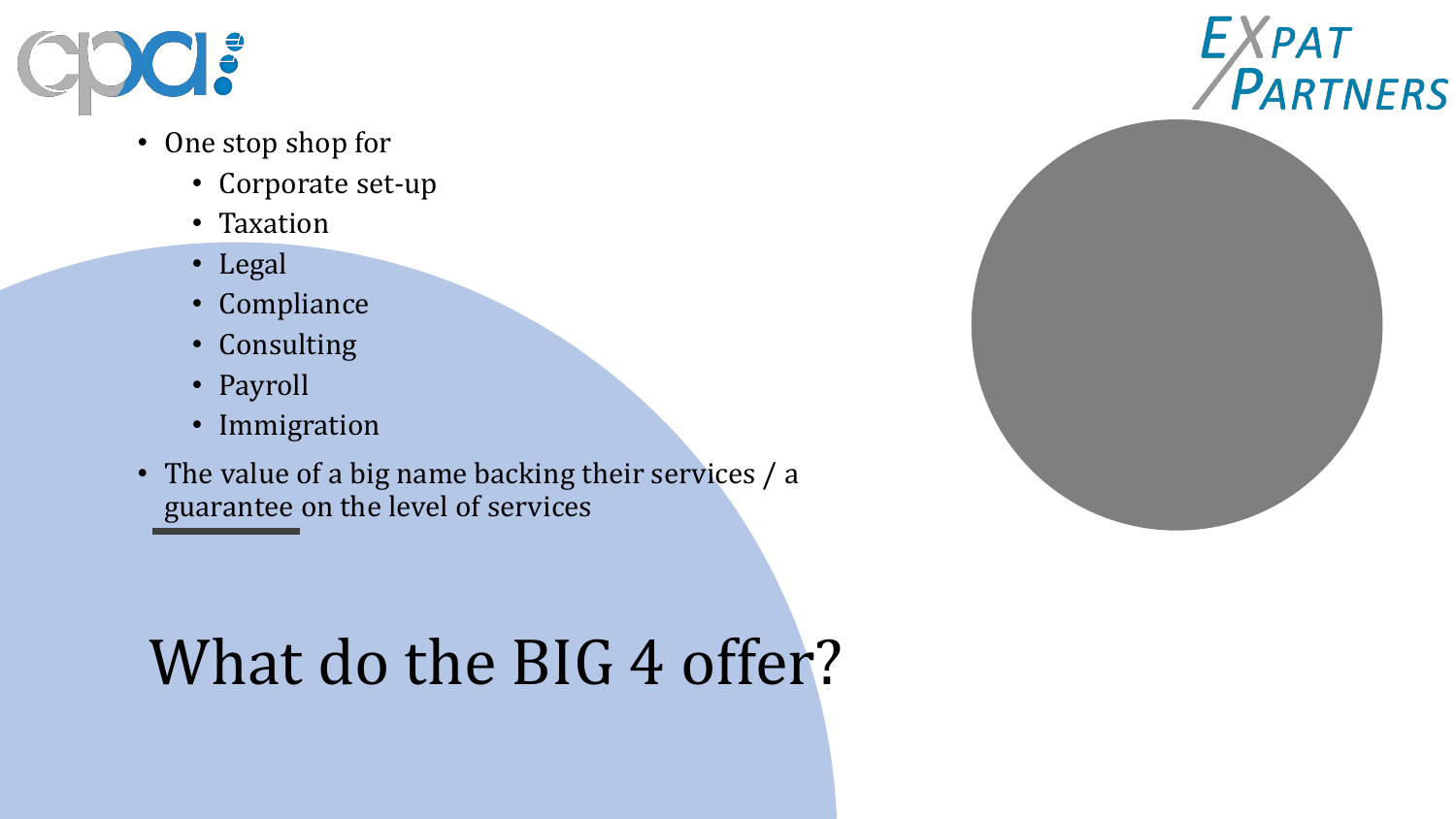

EXPAT

What do we, IAPA members, currently offer **?**

| <b>Accounting,</b><br><b>Tax and Payroll</b><br><b>Services</b> | <b>Legal Services</b> | <b>Consulting</b><br><b>services</b>                     |
|-----------------------------------------------------------------|-----------------------|----------------------------------------------------------|
| <b>Regulatory</b><br>services                                   | SIG's                 | <b>Compliance</b>                                        |
| <b>Immigration</b><br><b>services</b>                           | <b>IT services</b>    | Conferences,<br><b>Training &amp;</b><br><b>Webinars</b> |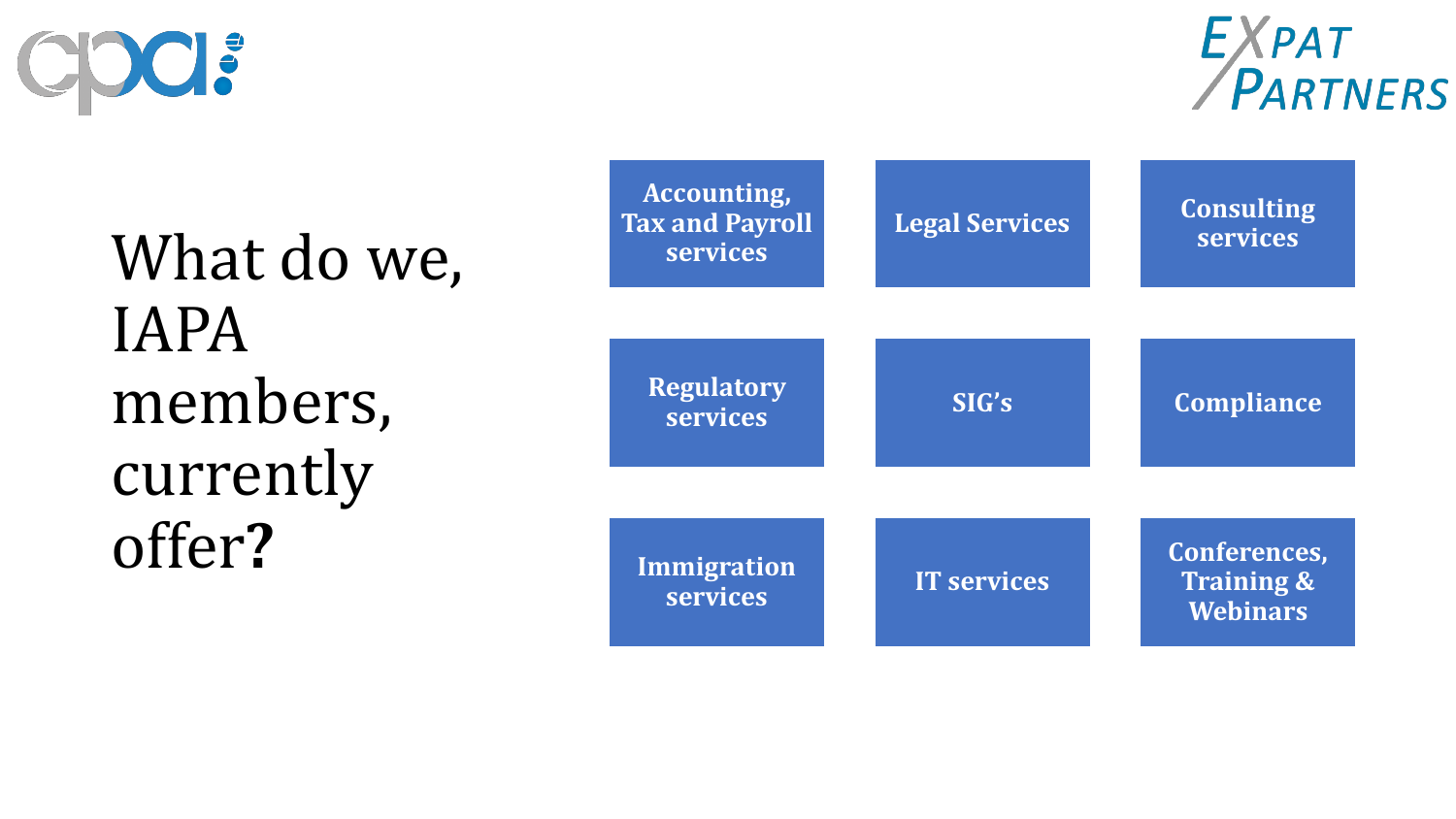

#### EXPAT PARTNERS

#### **Blue Ocean Strategy**

**New services that your clients may want – that your company does not offer**

**Suggestions for new service lines for a specific target market**

**Sharing of specific market targets within the IAPA network**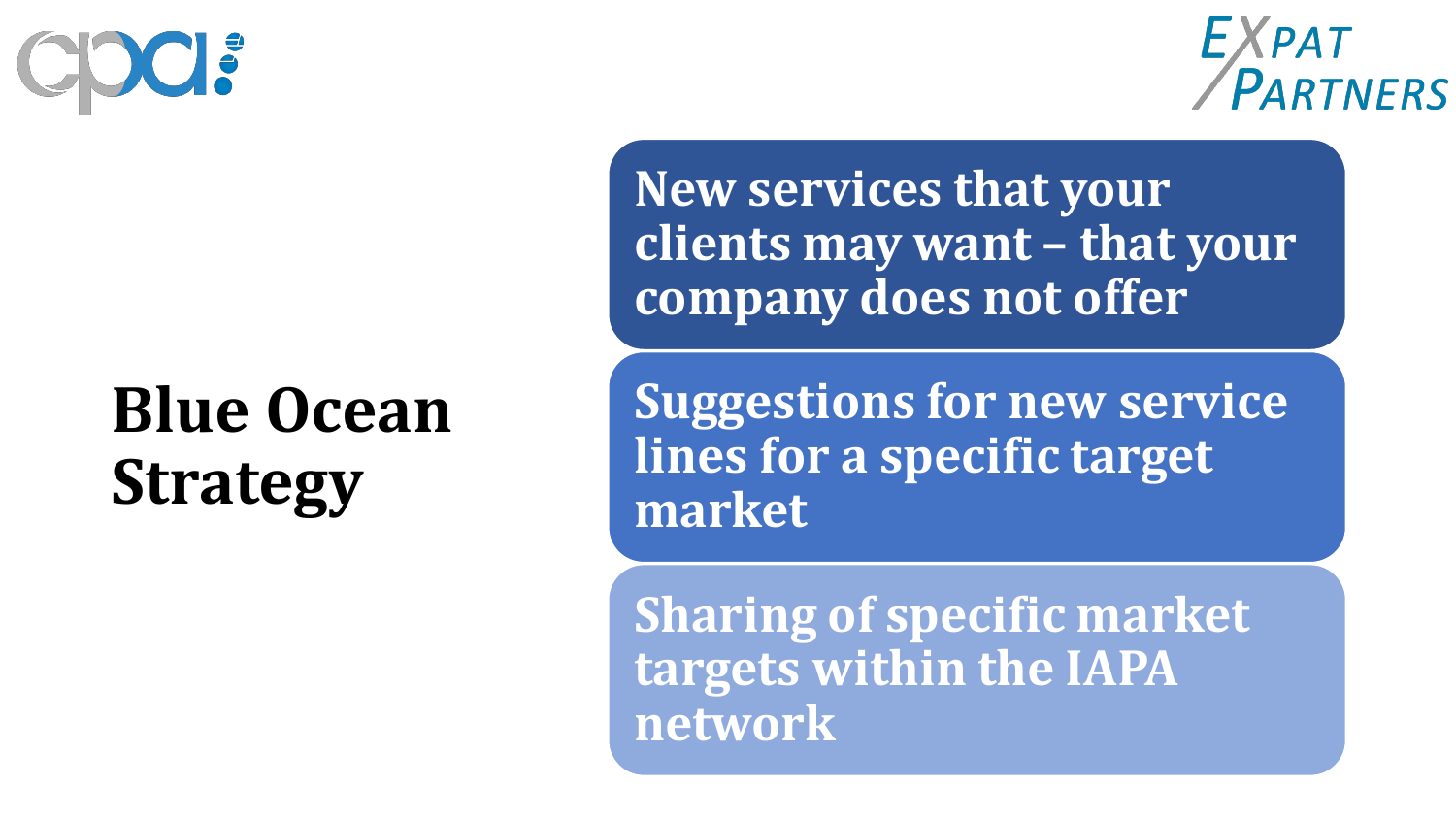

- Sustainability consulting (Corporate Social Responsibility)
- Multi service line compliance and audits
- GDPR Consulting
- Debtors follow up and reminders
- Training
- Insurance, pension,
- Wealth management



### **What can we add into our current bouquet of services?**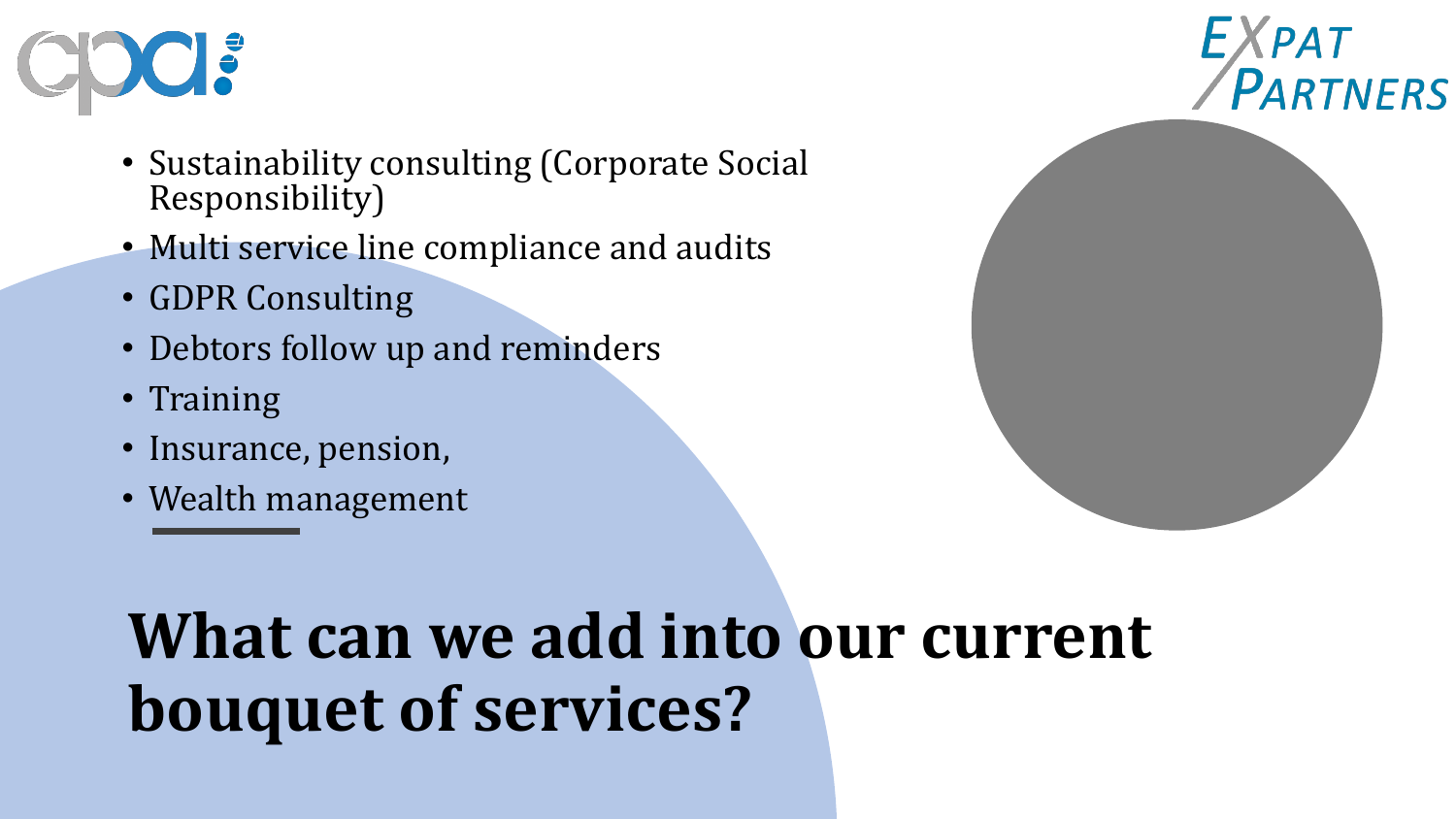

- Become a one stop shop for Global Mobility services
- Economy of services proactive information
- Host conferences on Global Mobility
- Host quarterly Webinars on topics that affect the day to day existence of our clients – invite a client to provide their insight
- Work seamlessly across service lines
- Create a library of information on Global Mobility requirements
- Create a country information pack on Global Mobility requirements



### **How would we in the Global Mobility field beat the BIG 4?**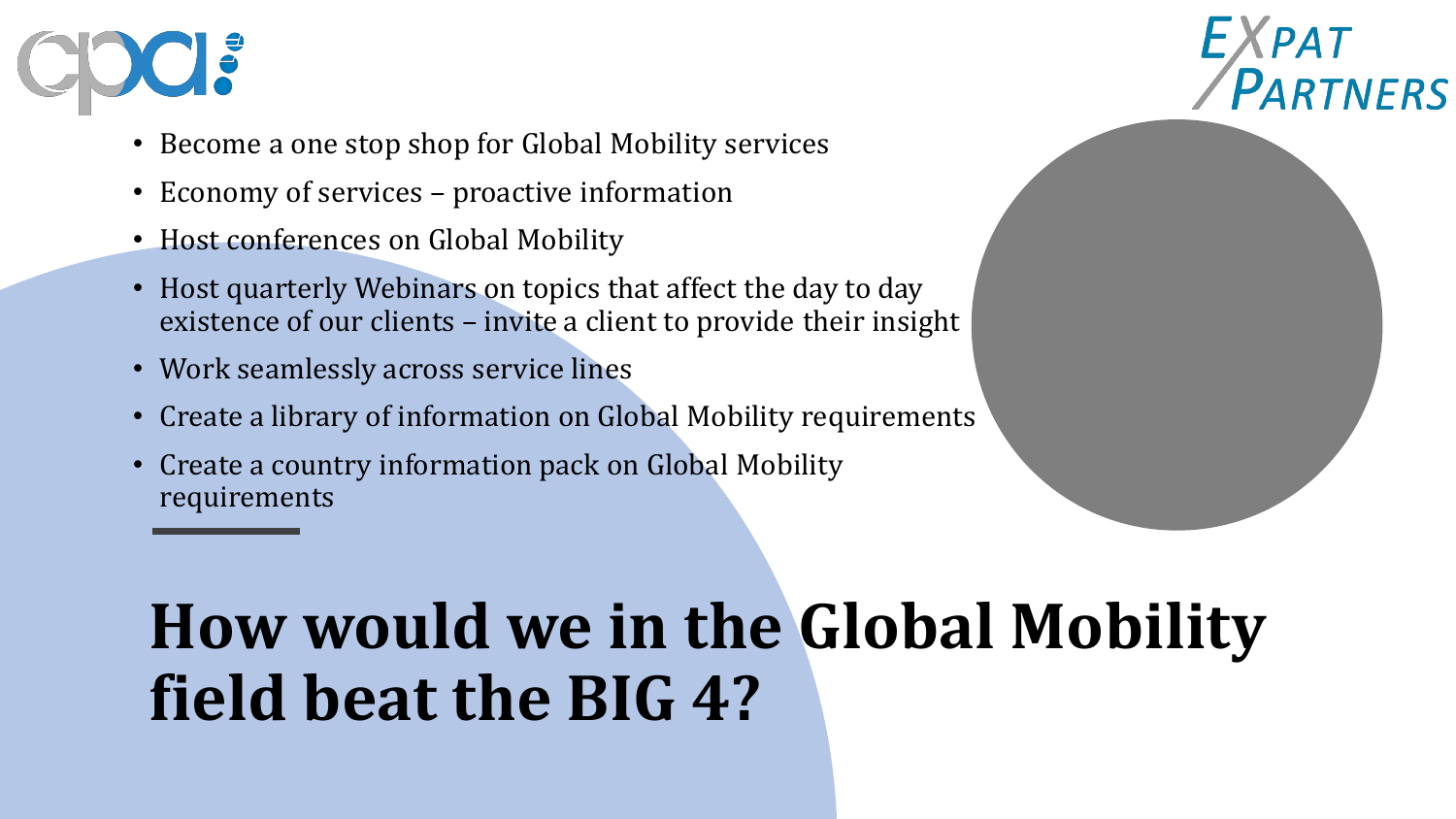

EXPAT<br>PARTNERS

- Bring in an internal quality control system, IAPA Quality Seal (certified by an external auditor example DQS) ensures high quality services
- Proprietary process encompass all service lines
- Seamless transition between services and partners

#### **How do we beat the BIG 4?... contd.**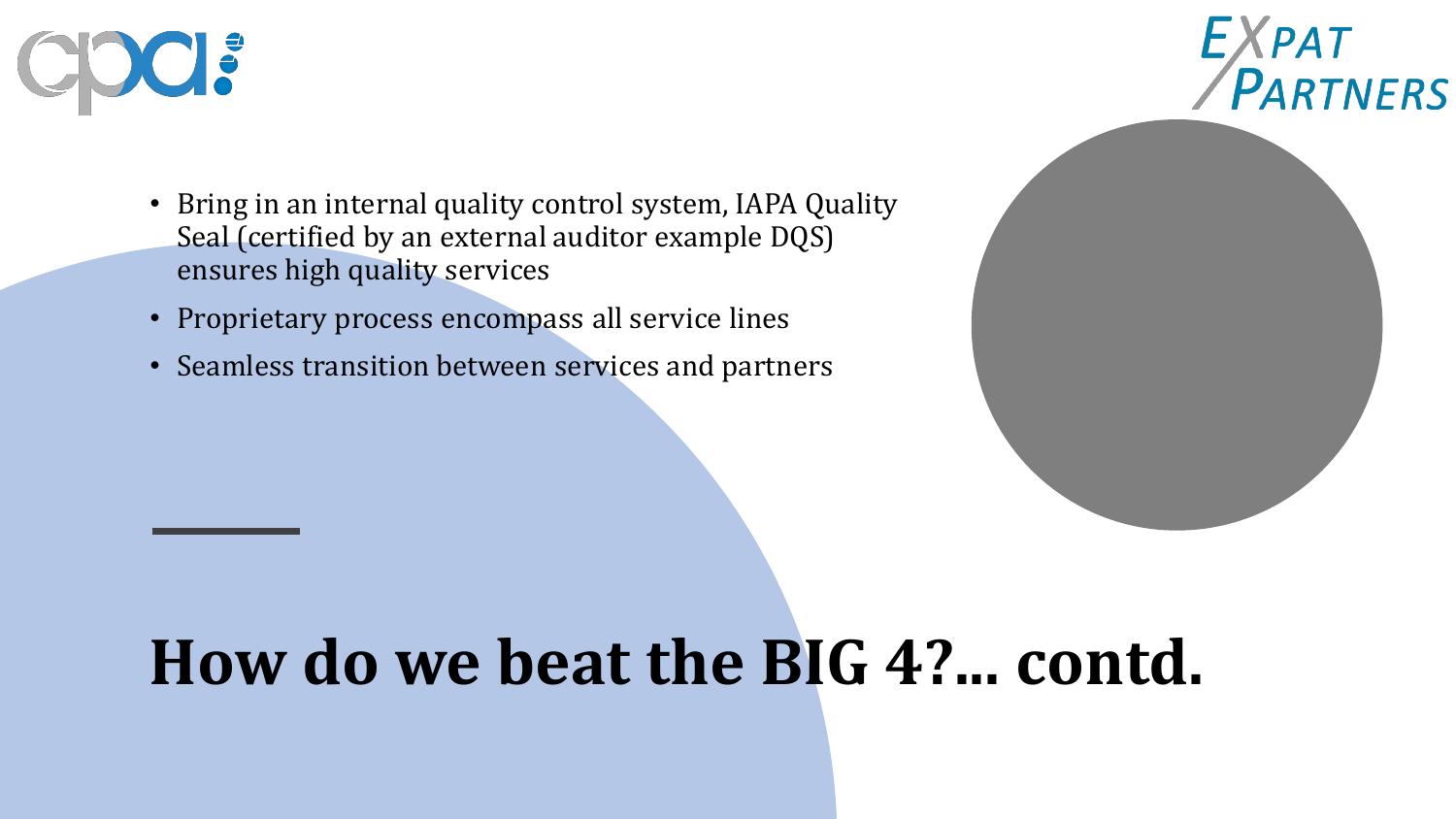



#### **Antony's story of growing Global Mobility services through our partnership**





**FACTS LONG HISTORY - 2007 MAJOR SOURCE OF LEADS** **WHAT WORKS AND DOES NOT WORK**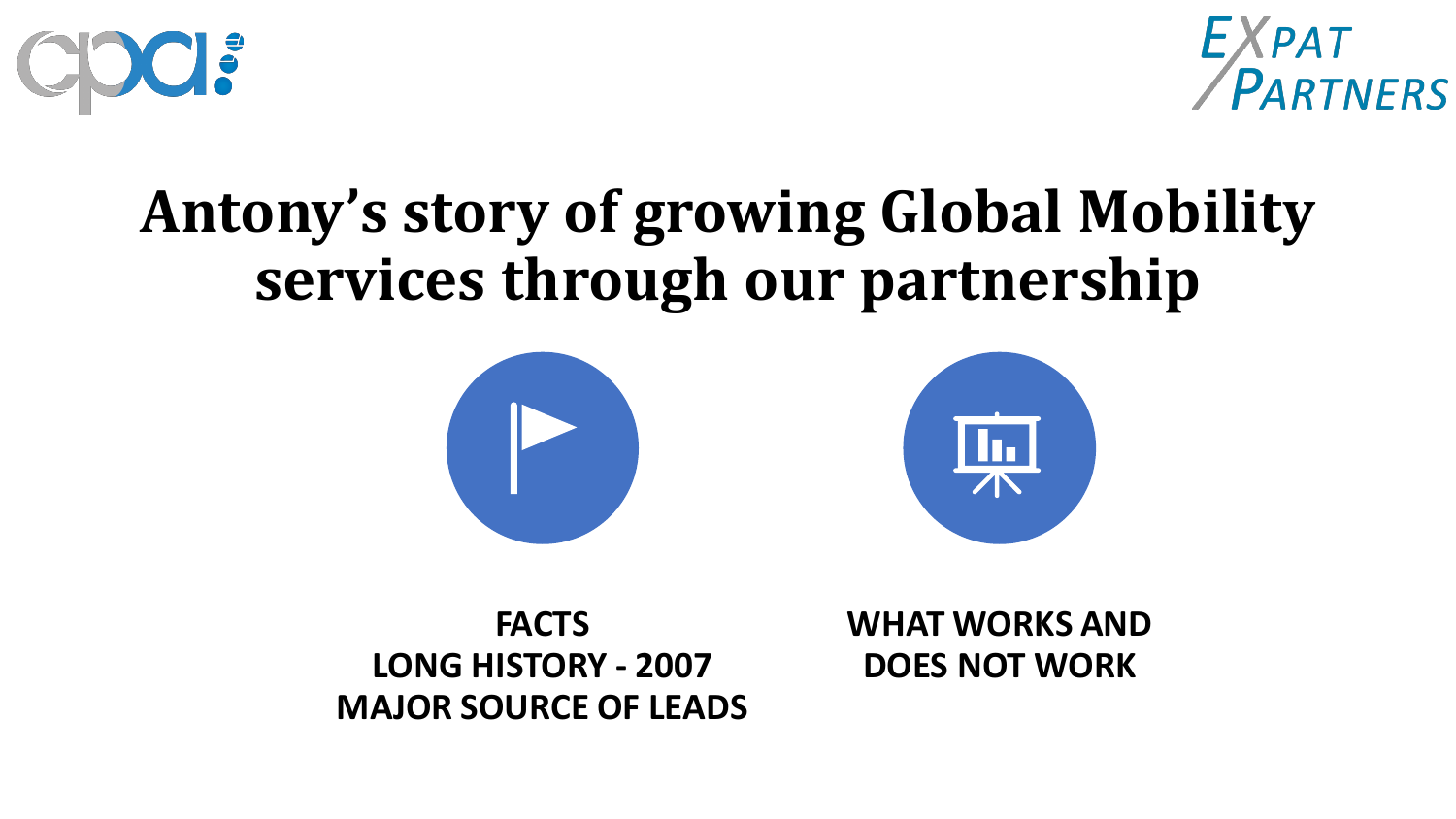



#### Heard the Coke story?